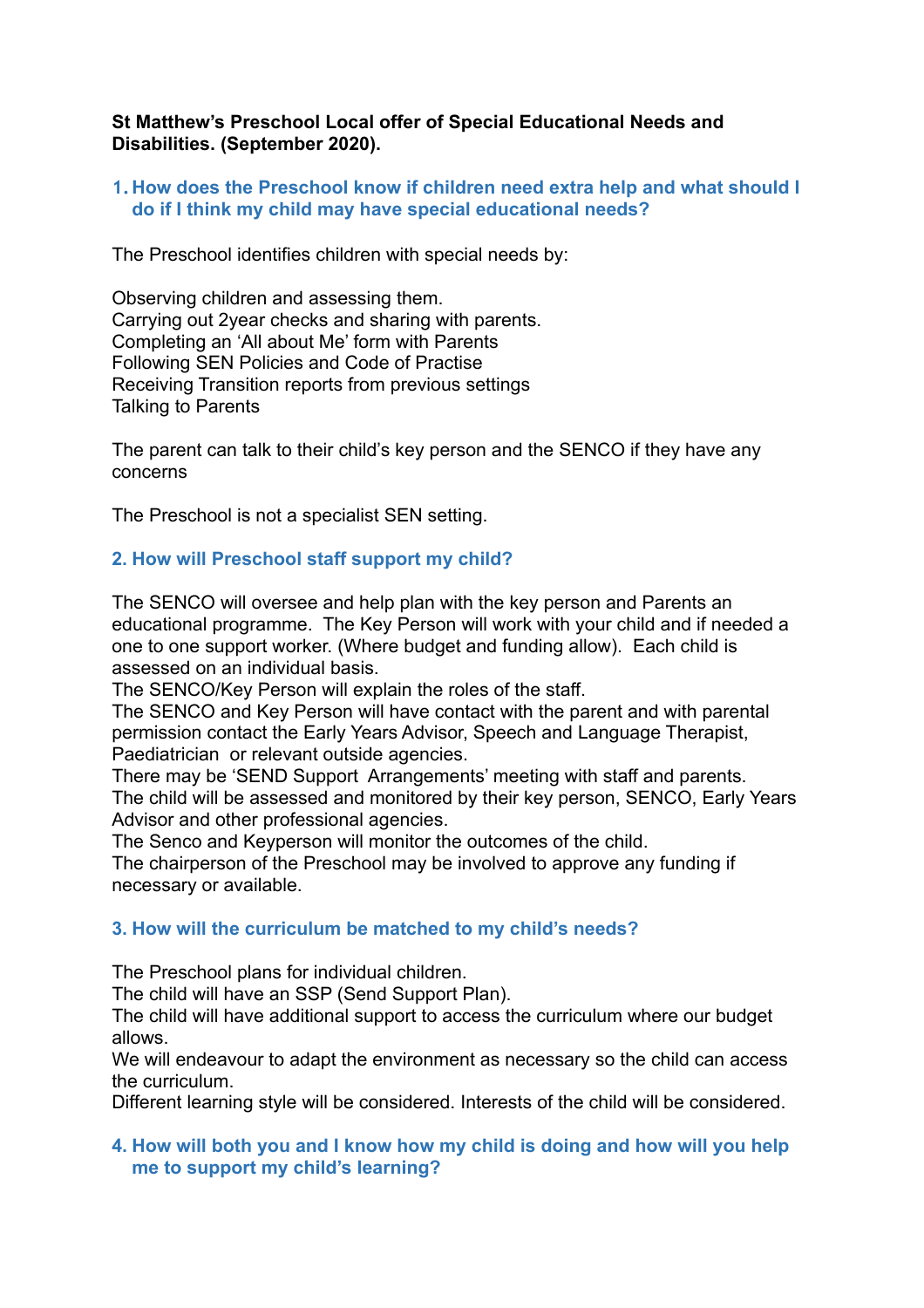Parents can look at the child's Observation records or Learning Journeys at any time. The key person can be approached at any time.

They can talk to their child's key person and SENCO.

There is a Home School Correspondence sheet sent home with the child and the Parent is encouraged to fill it in.

The child will have an SSP showing what targets the child is set at preschool. The Parent will sign, approve and have a copy.

There is a Two year Check completed. (if child relevant age)

There are end of term reports and next steps set.

There is a Parents evening offered.

The child's progress is recorded in a termly progress tracker linked the stages of the 'Early Years Foundation Stage' (EYFS).

The parent will be invited to talk to the SENCO/Key Person approximately every six weeks, the SSP is assessed and a new one drawn up. There will be discussions on the new SSP, how best to support your child at home and strategies to be used. Parental input is encouraged.

No formal parental training is offered but if resources became available it would be considered. The 'Surrey Local Offer' website has lots of SEND information on it for parents.

The Early Years Advisor may offer relevant parental training.

If the SSP outcomes are not met then the SENCO will consider whether an EHC (Education and Health Care) plan will be applied for. This will done with the approval of the Parents and the Early Years Advisor.

# **5. What support will there be for my child's overall well being?**

The Key Person supports the child's pastoral and social care.

There is an Administering medicines policy, a care plan may be arranged if necessary. This is dependant if facilities allow and it is safe to do this.

The parents will be asked to train the strategic staff on medicines/equipment if necessary.

There is a Behaviour Policy which will be kept to if it is relevant to the child's understanding.

There is a Safeguarding Policy covering toileting and personal care.

The Preschool will liaise with Social Care Services if they are currently involved with the child/family.

The Preschool will liaise with Portage, Early Years Support if they are involved. Preschool staff will speak to, support, encourage Parents where a child is not regularly attending Preschool or attending late regularly.

Staff are First Aid Trained.

### **6. What specialist services and expertise are available at or accessed by the setting ?**

The Preschool two Level 6 qualified staff, three Level 3 qualified staff and one Level 2 qualified staff.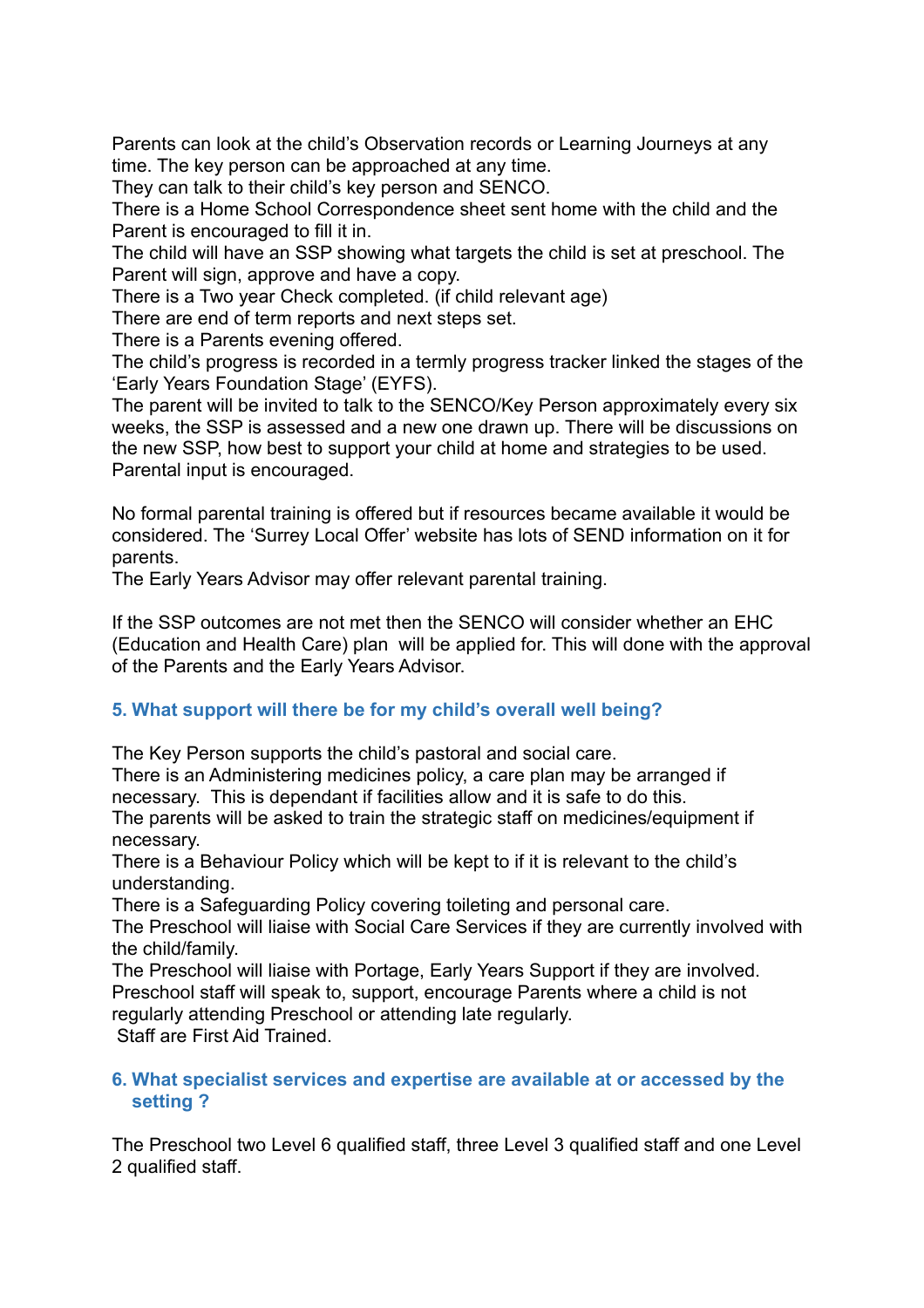One member of staff is Elklan trained (Supporting Language)

Staff have attended a Makaton Training course.

Some staff have been on an ASD (Autistic Spectrum Disorder) course.

Staff have access to Speech and Language Therapy Resource Pack to help set SSP targets.

The Preschool has access to Early Year Advisers, Speech and Language Therapy, REMA, Occupational Therapy, Education Psychologist, Portage, Welcare and other Early support. The Preschool will liaise with Social Care Services if they are currently involved with the child/family.

Staff access the 'Surrey Local Offer' website for information.

### **7. What training are the staff supporting children with SEND had or are having?**

A number of staff have been on an ASD course and attended Makaton training. The SENCO and Deputy SENCO have attended an 'SEN Code of Practice' training. The SENCO is Elklan trained. A number of staff have attended Language training courses.

SENCO forums are attended regularly to update SENCOs on new information and regulations, the information is passed on to all staff.

Staff can be trained by the Parents on any relevant handling/behavioural methods that are relevant for their child.

Speech and Language Therapists have visited Preschool staff advising us of relevant language strategies for individual children.

The SENCO can train one to one staff on relevant practices.

# **8. How will my child be included in activities outside the classroom including school trips?**

All children are encouraged to access the outside area at preschool. We have no special ramps to accommodate wheelchairs. Children will be risk assessed as to whether access is safe on an individual basis. Any significant adaptations will be made if funding is available and if the owners allow. If appointed, the one to one support staff will stay with the child.

Trips outside of Preschool will be risk assessed. Parents will be encouraged to be involved in the planning and risk assessment in case there are any extra needs we need to know about. We operate on a ratio of two children to one adult. A Parent can be invited to attend a trip if deemed necessary.

# **9. How accessible is the setting environment?**

The building is not fully wheelchair accessible. The Preschool is situated at the top of a steep driveway, pedestrian access is via steps. There is a disabled parking space near to the hall entrance. There is a Disabled toilet with nappy changing facilities.

The Preschool can make reasonable adjustments to Preschool equipment and to our hall, if necessary with the approval of the owners of the hall.

The Preschool will apply for funding as necessary to meet any special requirements.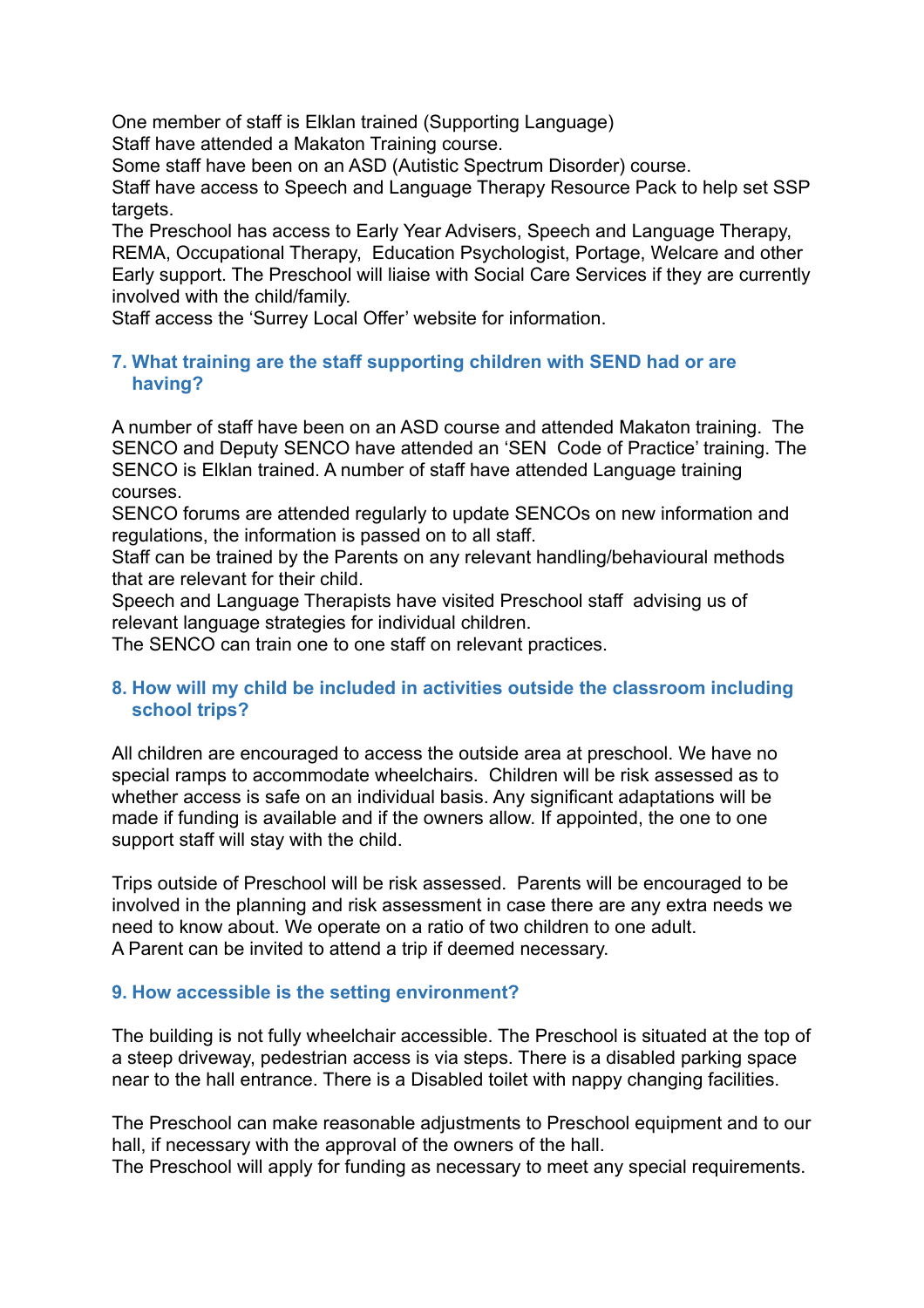For parents whose first language isn't English, the Preschool can communicate by email, letter or verbally (Which ever works best). A translation can be requested. Another parent can help translate or the parent may bring in a friend to translate.

Visual support can be given to children.

We have a Special Educational Needs and Disability Policy.

### **10. How will the setting prepare and support my child to join the setting or transfer to a new setting?**

The Preschool can attend transition meetings with past and future settings. The child and Parent can arrange to visit the Preschool before they start homes visits are on request basis. (when government guidelines allow).

Staff will talk to parents about how to best settle in their child and set a plan if necessary. (This could be done over the phone or what's app).

A Settling in Report is produced by the Key Person and discussed with the Parents within the first month of the child starting.

Staff will look at the 'All about Me' sheets the Parents have filled in prior to the child starting so the key person will know what the child likes/needs. There is a new Parents Evening.

We have 'School' role play areas and stories about 'Big' school when approaching the end of the summer term for leavers.

Some local schools visit the children at the Preschool.

End of Term reports and assessments will be sent to the new School/Setting along with any reports from Outside Agencies.

Team around the Child or Sen Support arrangement meetings will be attended if necessary.

### **11. How are the setting's resources allocated and matched to children's special educational needs?**

Staff are allocated on a 'need' basis.

The Preschool will apply for funding from Surrey County Council. There is Early Intervention Funding (EIF) and Disability Access Fund (DAF).

If funds are received the budget will be allocated within the restrictions of the grant. Therefore, if we receive five hours funding for a child, it will be used that way with a one to one support worker.

The funding may also involve an EHC Plan.

We have story sacks, activity sacks and nursery rhyme sacks available to take home.

### **12. How is the decision made about what type and how much support my child will receive?**